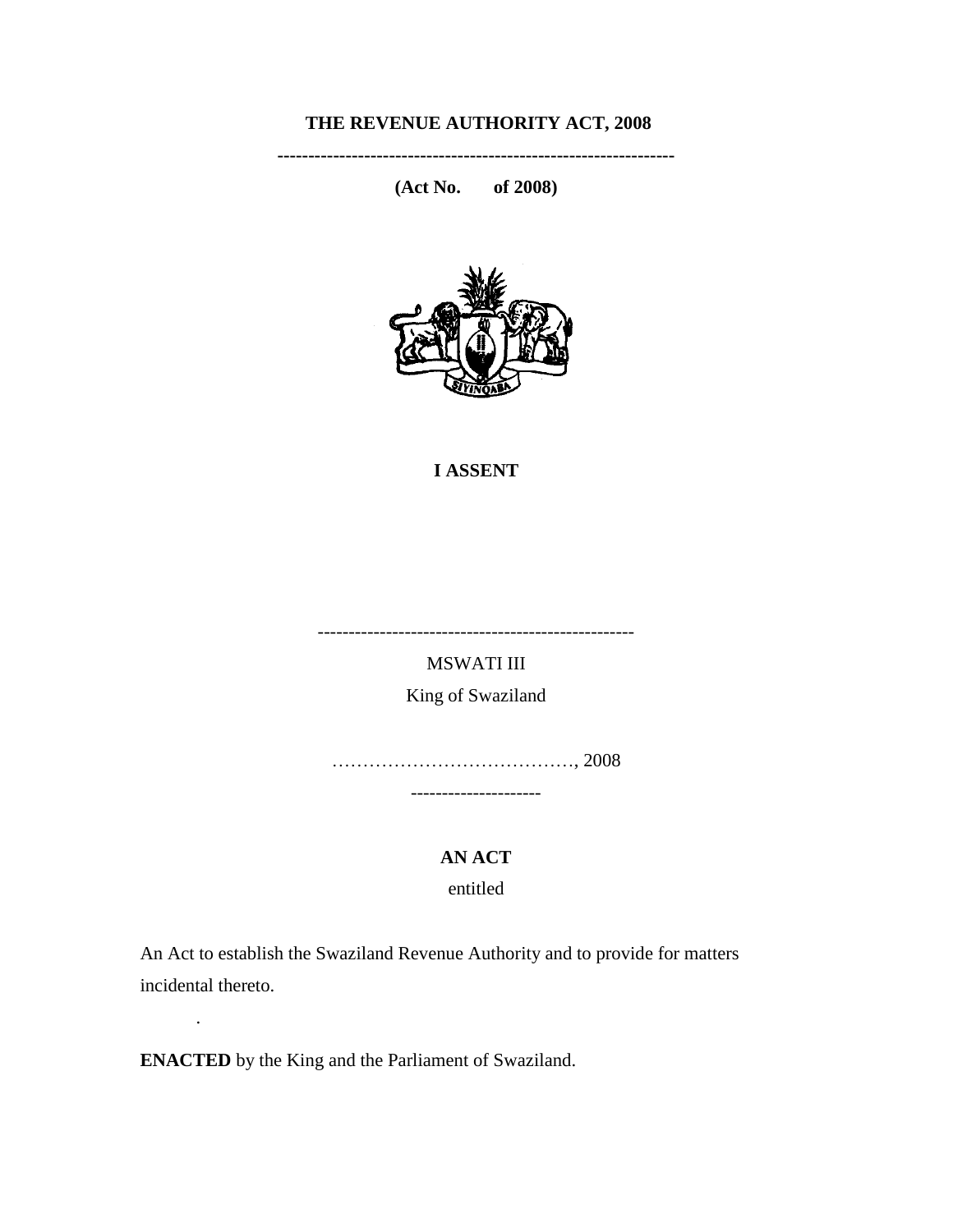

#### **ARRANGEMENT OF SECTIONS**

## **PART I**

## **PRELIMINARY**

- 1. *Short title and commencement*
- 2. *Interpretation*

## **PART II**

## **SWAZILAND REVENUE AUTHORITY**

- 3. *Establishment of the Authority*
- 4. *Powers and Functions of the Authority*
- 5. *Seal of the Authority*

#### **PART III**

#### **ESTABLISHMENT AND COMPOSITION OF THE GOVERNING BOARD**

- 6. *Establishment of the Governing Board*
- 7. *Powers and Functions of the Governing Board*
- 8. *Tenure of Office and Vacancy*
- 9. *Disqualification from membership*
- 10. *Removal from Membership*
- 11. *Filling of Vacancy*
- 12. *Remuneration and Allowances*
- 13. *Quorum and Proceedings of the Board*
- 14. *Disclosure of Interest*

#### **PART IV**

#### **ADMINISTRATION OF THE AUTHORITY**

- 15. *Commissioner-General*
- 16. *Secretary and other Staff*
- 17. *Reference to Commissioner of Customs or Commissioner of Income Tax*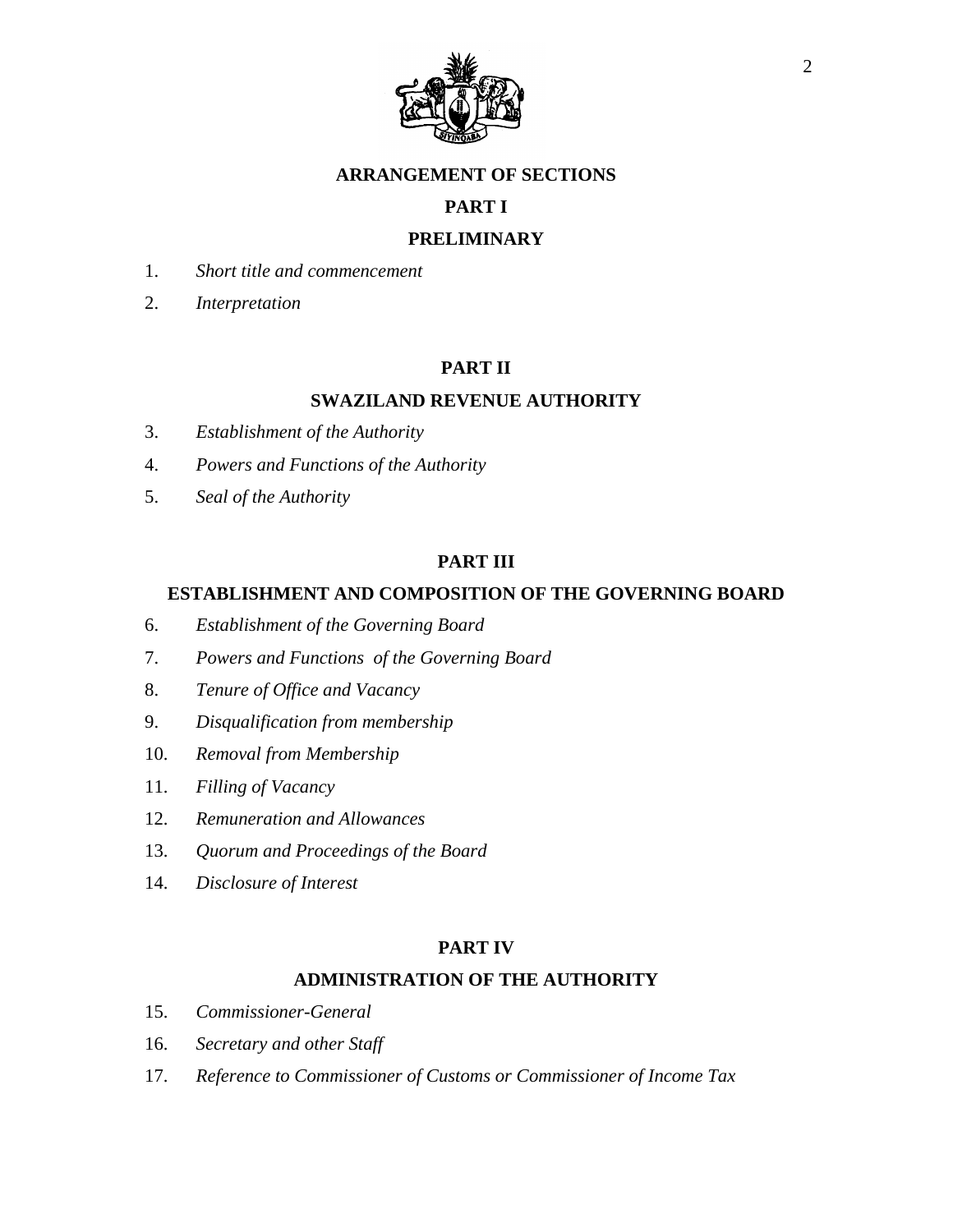

#### **PART V**

## **TRANSITIONAL AND OTHER PROVISIONS**

- 18. *Disengagement of Departments*
- 19. *Transfer of assets and liabilities to the Authority*
- 20. *Registration of Property Transferred by Government*
- 21. *Legal Proceedings*

#### **PART V I**

## **FINANCIAL MATTERS**

- 22. *Funds of the Authority*
- 23. *Financial Year*
- 24. *Accounts*
- 25. *Annual Reports*

#### **PART VII**

## **MISCELLANEOUS**

- 26. *Immunity*
- 27. *Savings*
- 28. *Schedule*
- 29. *Regulations*
- 30. *Application of the Public Enterprise (Control And Monitoring) Act*

## **SCHEDULE**

Revenue laws to be administered by the Swaziland Revenue Authority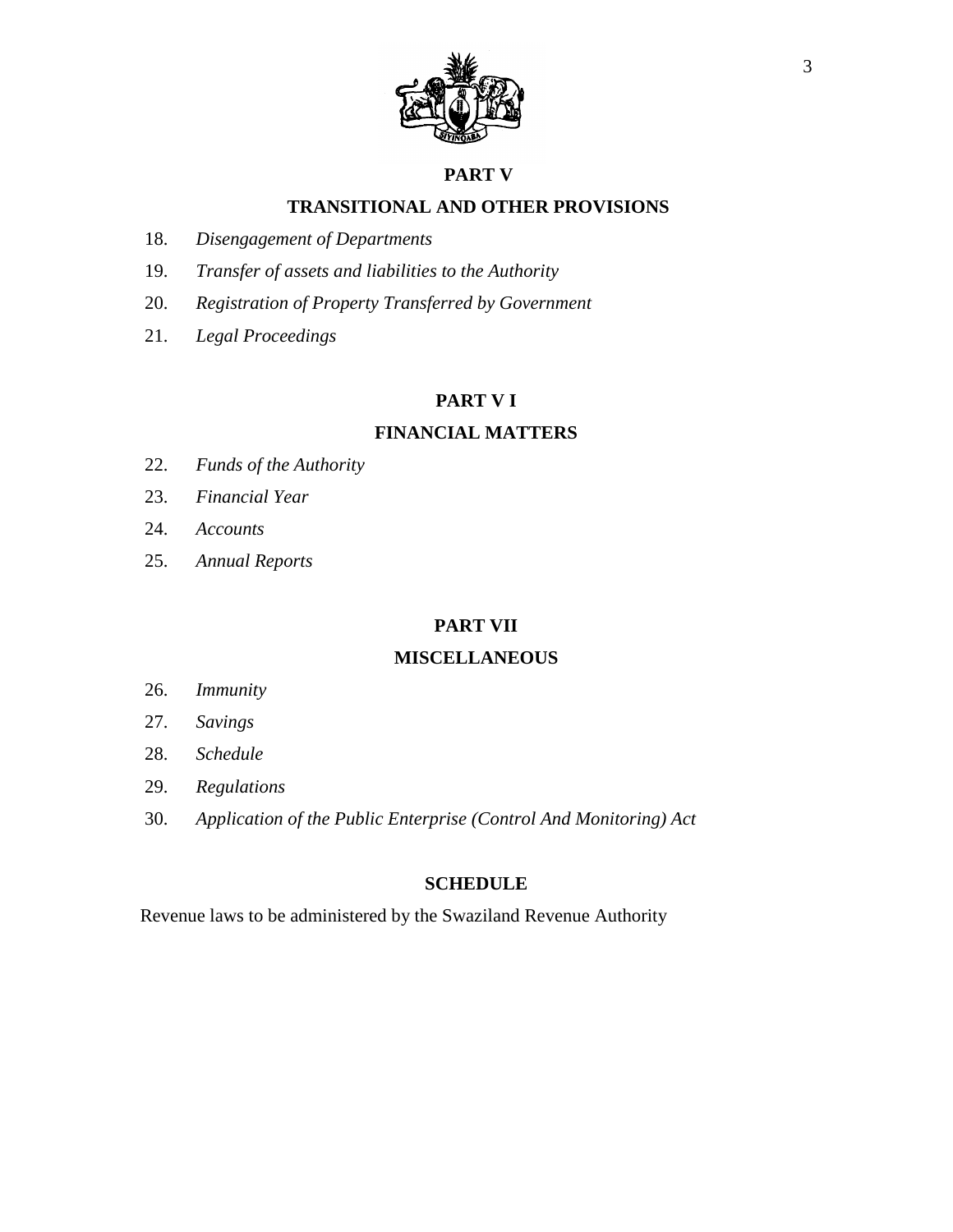

# **PART I PRELIMINARY**

#### *Short title and commencement.*

1. This Act may be cited as the Swaziland Revenue Authority Act, 2008, and shall come into operation on such date as the Minister may, by Notice published in the Gazette determine.

#### *Interpretation.*

2. (1) In this Act, unless the context otherwise requires-

"Authority" means the Swaziland Revenue Authority established under section 3;

"Board" means the Governing Board established under section 6;

"Chairman" means the Chairman appointed under section 5;

"Commissioner General" means the Commissioner General appointed under section 15;

"date of commencement" means the date referred to in section 1;

"Department" means either the Department of Income Tax or the Department of Customs and Excise;

"member" means a member of the Governing Board appointed under section 6;

"Minister" means the Minister responsible for Finance;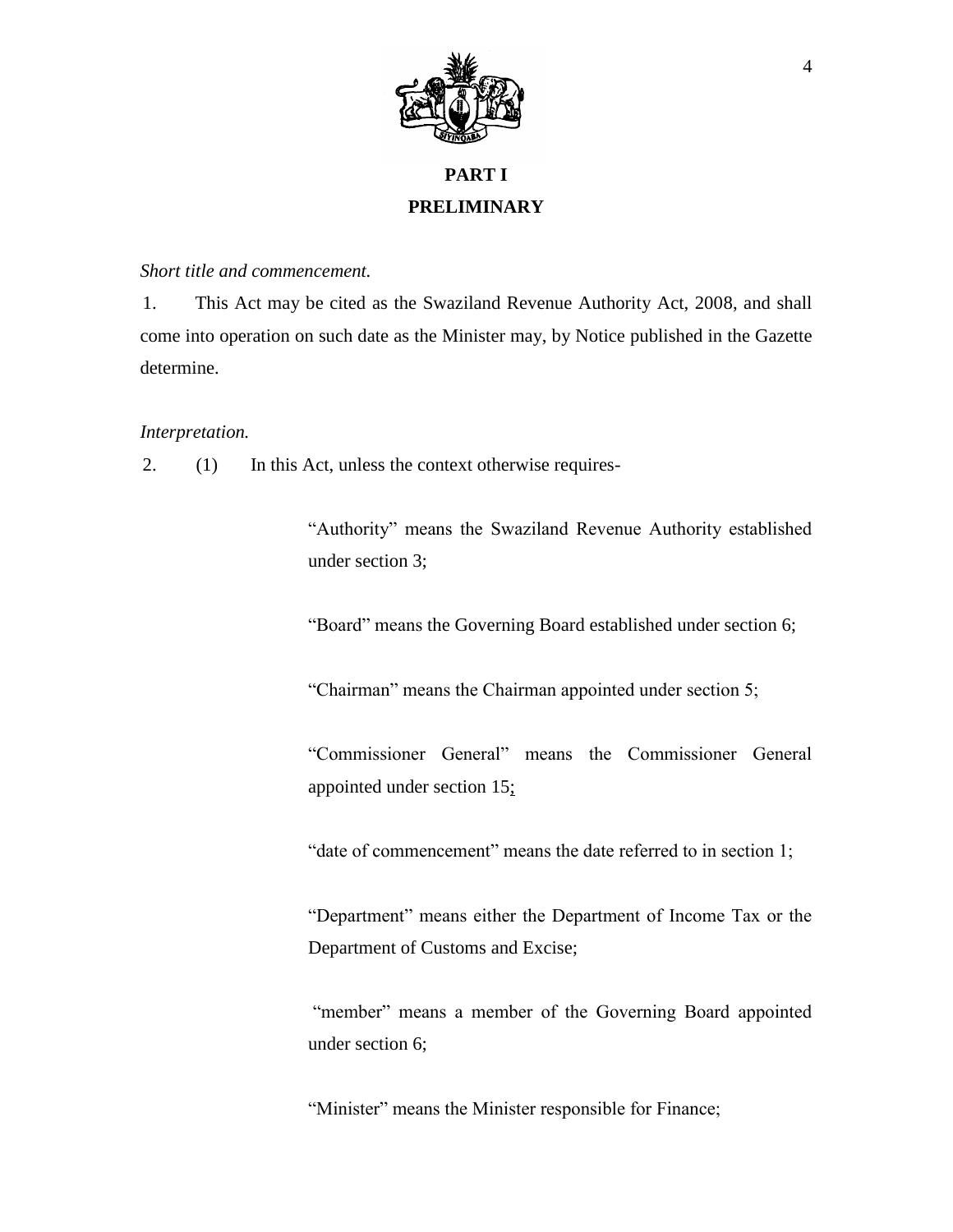

"revenue" means taxes, duties, fees, levies, fines or other monies charged or collected pursuant to the laws specified under section 4 (2) (a) or any other revenue law;

"revenue law" means any law, in terms of which revenue is collected, and includes the specified provisions in the laws in the Schedule; and

"Secretary" means the Secretary of the Authority appointed under section 16;

(2) Whenever in this Act reference is made to property, rights, liabilities and obligations of the Departments, such reference shall be read and construed as a reference to the property, rights, liabilities and obligations of the Government, in so far as such property, rights, liabilities and obligations relate to the Departments.

# **PART II SWAZILAND REVENUE AUTHORITY**

## *Establishment of the Authority.*

3. There is hereby established the Swaziland Revenue Authority which shall be a body corporate with perpetual succession and a common seal, capable of suing and of being sued in its corporate name, and with power, subject to the provisions of this Act, to do all such acts and things as a body corporate may by law do or perform.

## *Powers and Functions of the Authority.*

4. (1) The Authority shall be responsible for the assessment and collection of all revenue on behalf of the Government.

(2) Without prejudice to the generality of subsection (1), the Authority shall-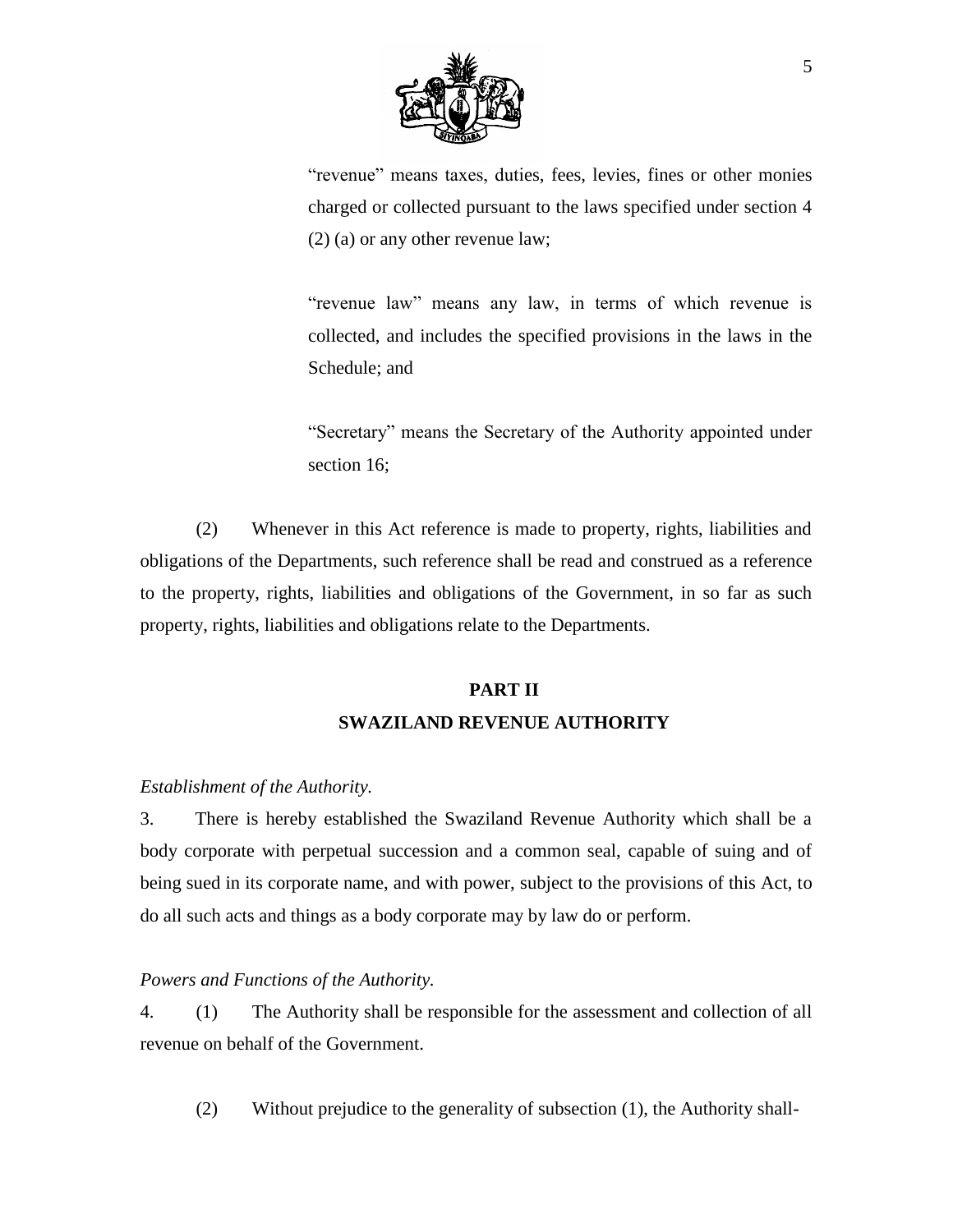

- (a) administer and give effect to the laws or the specified provisions of the laws set out in the Schedule and account for all revenue to which those laws apply;
- (b) study the revenue laws and identify amendments which may be made to any revenue law for the purposes of improving the administration of, and compliance with, revenue laws;
- (c) advise the Minister on matters of policy relating to all revenue, whether or not that revenue is referred to in a law set out in the Schedule;
- (d) calculate the administrative costs, compliance costs and the operational impact of existing revenue and intended revenue charges and to advise the Minister accordingly;
- (e) promote compliance with the revenue laws;
- (f) take such measures as may be required to counteract tax or revenue fraud and other forms of tax or revenue evasion;
- (g) to ensure that all revenue collected is, as soon as reasonably practicable, credited to the Swaziland Government General Account;
- (h) operate its own bank account; and,
- (i) subject to the laws set out in the Schedule, perform such other functions relating to revenue as the Minister may direct.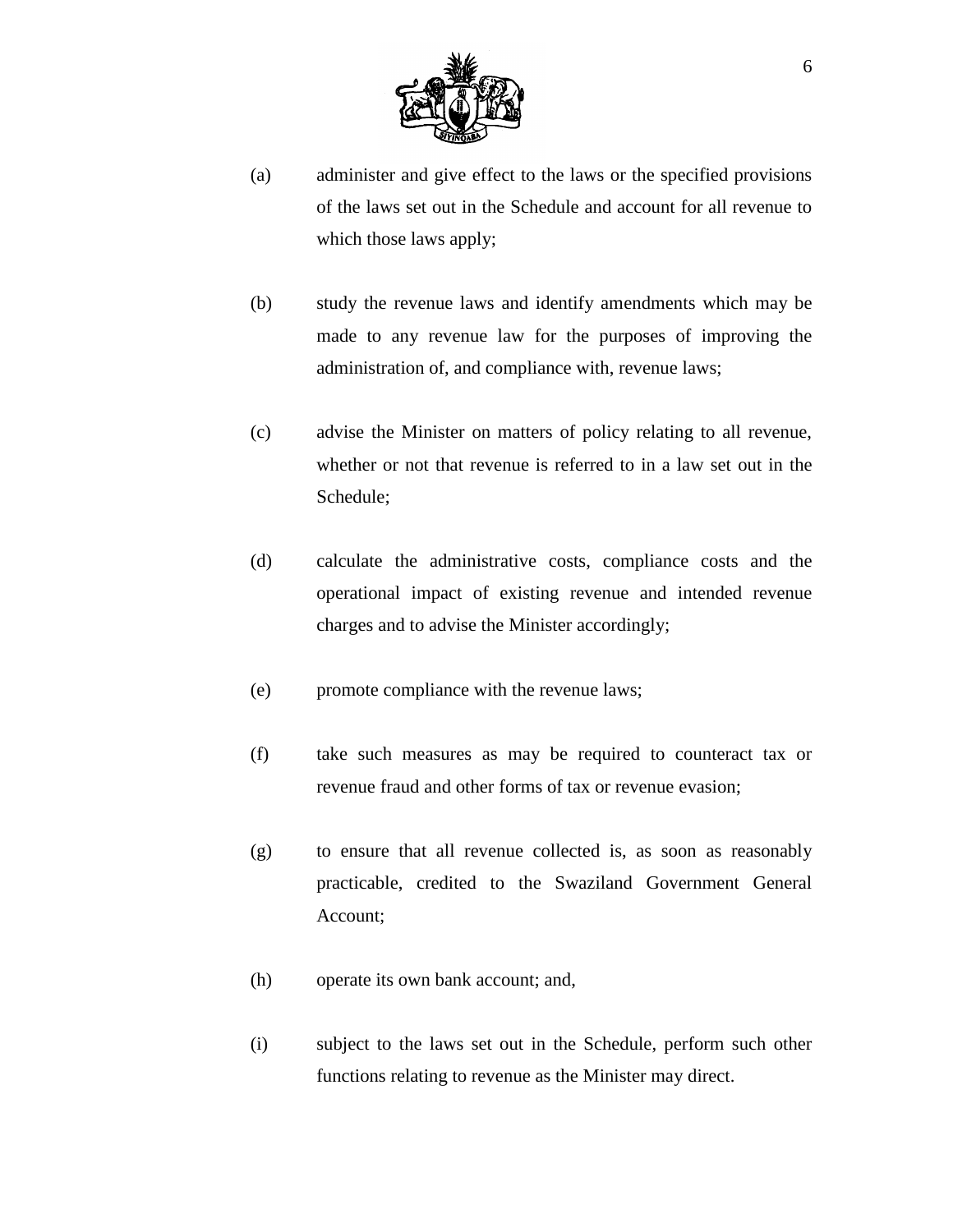

- (3) In the discharge of its functions the Authority shall have the power to-
	- (a) collect and process statistical data needed to provide forecasts of revenue receipts and the effect on yield of any proposals for changes in the revenue laws and to advise the Minister accordingly;
	- (b) enter into agreements with the Treasury and other Government departments on the revenue collection modalities and targets for any financial year;
	- (c) set objectives and work targets appropriate to each revenue department and monitor progress in achieving them;
	- (d) subject to the provisions of this Act, take such other measures as it considers necessary or desirable for the achievement of the purposes or provisions of the revenue laws.

## *Seal of the Authority.*

5. (1) The seal of the Authority shall be a wafer, rubber seal or such device as may be determined by the Board and shall be kept by the Secretary.

(2) The affixing of the seal shall be authenticated by the Chairman of the Board and the Secretary or some other person authorized in that behalf by a resolution of the Board.

(3) Any contract or instrument which, if entered into or executed by a person not being a body corporate, would be required to be under seal may be entered into or executed without seal on behalf of the Authority by the Secretary or any other person generally or specifically authorized by the Board in that behalf.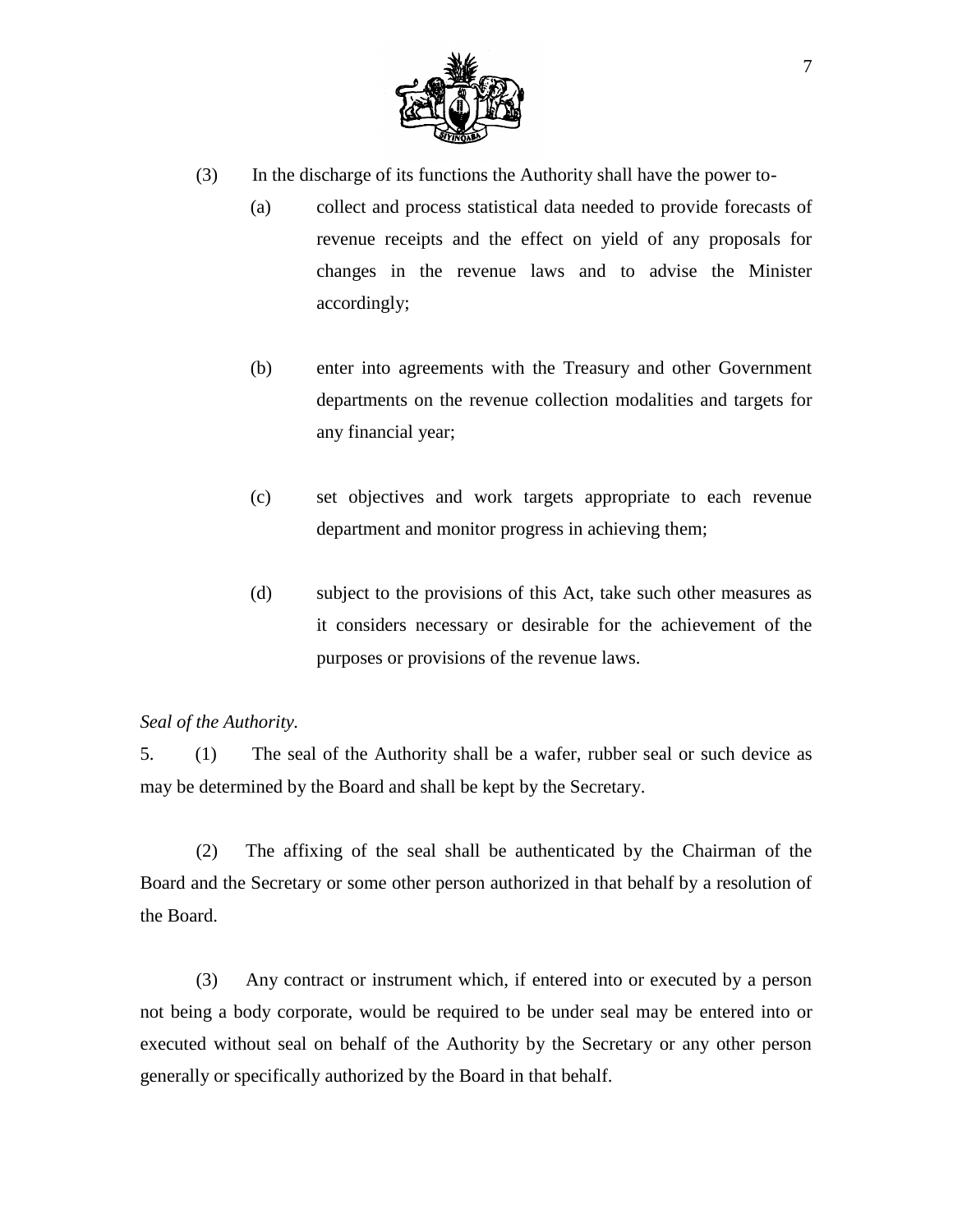

(4) Any document purporting to be a document under the seal of the Authority or issued on behalf of the Authority shall be received in evidence and shall be deemed to be executed or issued, as the case may be, without further proof, unless the contrary is proved.

#### **PART III**

## **ESTABLISHMENT AND COMPOSITION OF THE BOARD**

#### *Establishment of the Governing Board.*

6. (1) There is hereby established the Governing Board for the Authority, which shall consist of-

- (a) a Chairman, who shall be appointed by the Minister;
- (b) the Principal Secretary in the Ministry of Finance;
- (c) the Principal Secretary in the Ministry of Enterprise and Employment;
- (d) the Governor of the Central Bank of Swaziland;
- (e) three other members appointed by the Minister; and
- (f) the Commissioner-General, who shall be an *ex-officio* member of the Board.

(2) The Chairman and the members referred to in subsection (1) (e) shall be appointed by the Minister on the basis of their integrity, knowledge, qualification, and experience in commerce, economics, law, taxation or such other matters of revenue as the Minister may determine.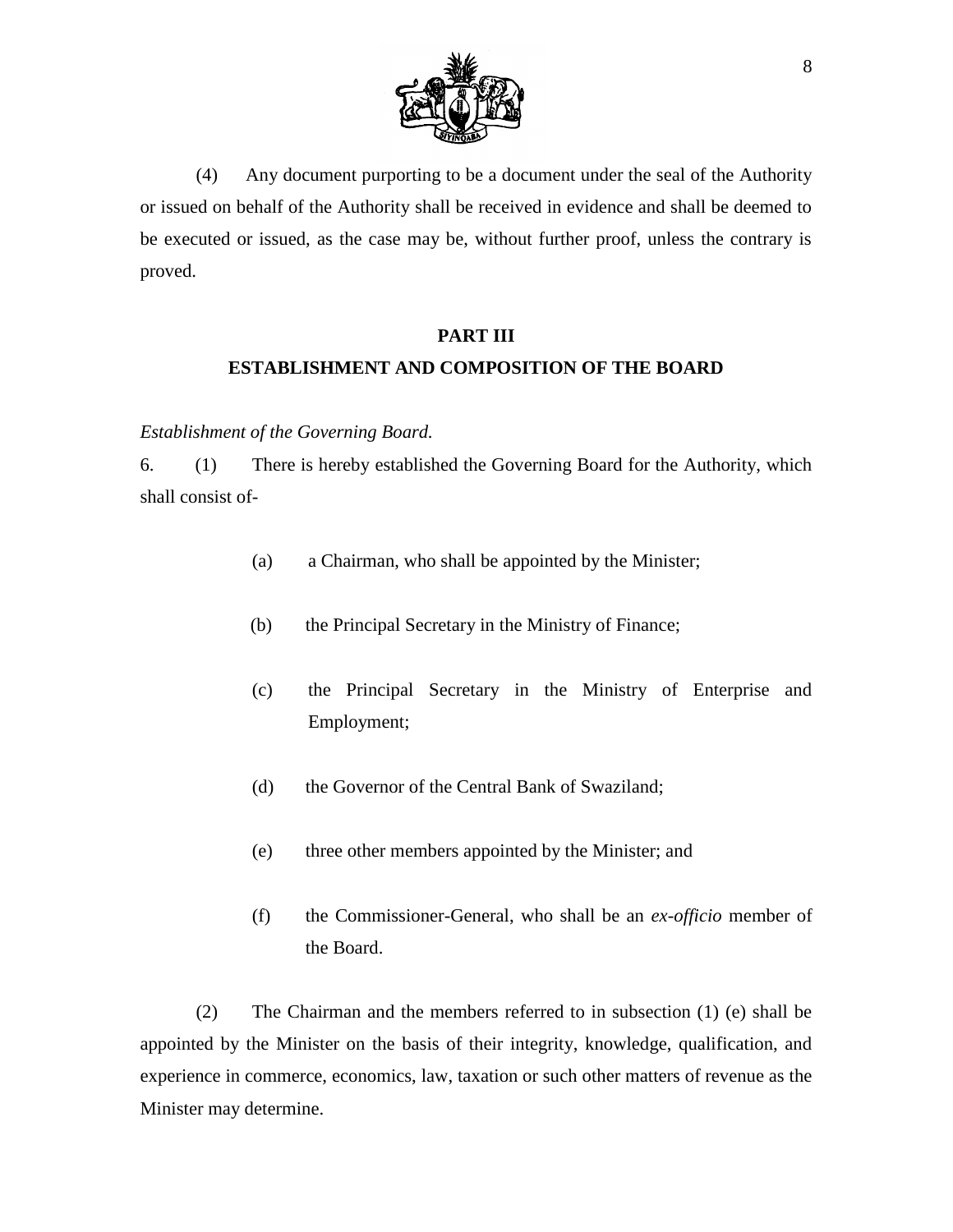

(3) The Board shall elect one of the members appointed in terms of subsection (1) (e) to be Vice-Chairman.

## *Powers and Functions of the Governing Board.*

7. (1) The Board shall be a statutory organ responsible for the formulation and implementation of the policy of the Authority.

(2) The Minister may give to the Board such general directives with respect to the carrying out of its functions under this Act as he considers necessary or expedient and the Board shall give effect to such directives, but only the Authority shall have power to give effect to the laws specified under section 4.(2) (a).

(3) The Board may delegate to the Commissioner General or to any member or committee, the power and authority to carry out, on behalf of the Authority, such functions of the Board as the Board may determine.

(4) In the discharge of its functions under this Act, the Board may-

- (a) direct the Commissioner General to furnish it with any information, report or other document which the Board considers necessary for the performance of its functions;
- (b) give direction to the Commissioner General in connection with the management, performance, operational policies and implementation of such policies of the Authority;
- (c) on the recommendation of the Commissioner General, approve such organisational structures as the Commissioner General may consider necessary for the discharge of the functions of the Authority;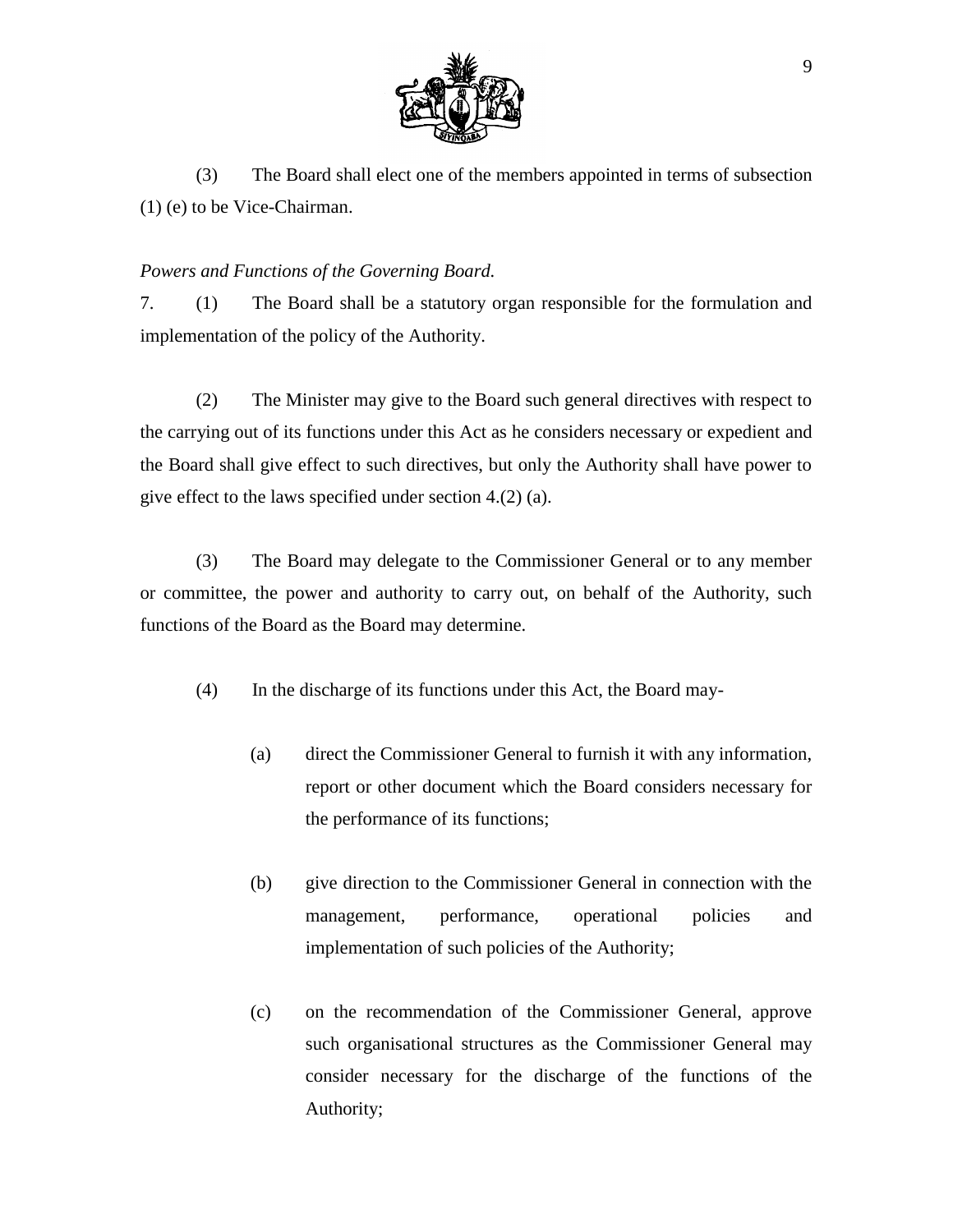

- (d) prescribe such administrative measures as may be required to safeguard all revenue;
- (e) approve a code of conduct for the Authority.

(5) The Board shall not interfere in the determination of any tax assessment, tax liability of or tax appeal by, any taxpayer.

## *Tenure of office and vacancy.*

8. The members referred to in section 6 (1) (a) and (e) shall hold office for a period not exceeding three years from the date of appointment and may be re-appointed for one further term of three years.

## *Disqualification from membership.*

9. (1) A person shall not be eligible for appointment as a member, or be qualified to hold office if that person has-

- (a) in terms of the laws of any country-
	- (i) been declared insolvent and has not been discharged; or
	- (ii) made an assignment, arrangement or composition with his or her creditors which has not been rescinded or set aside;
- (b) within a period of 10 years preceding the date of his or her appointment been convicted of a criminal offence involving dishonesty;
- (c) a proven record of tax or revenue evasion;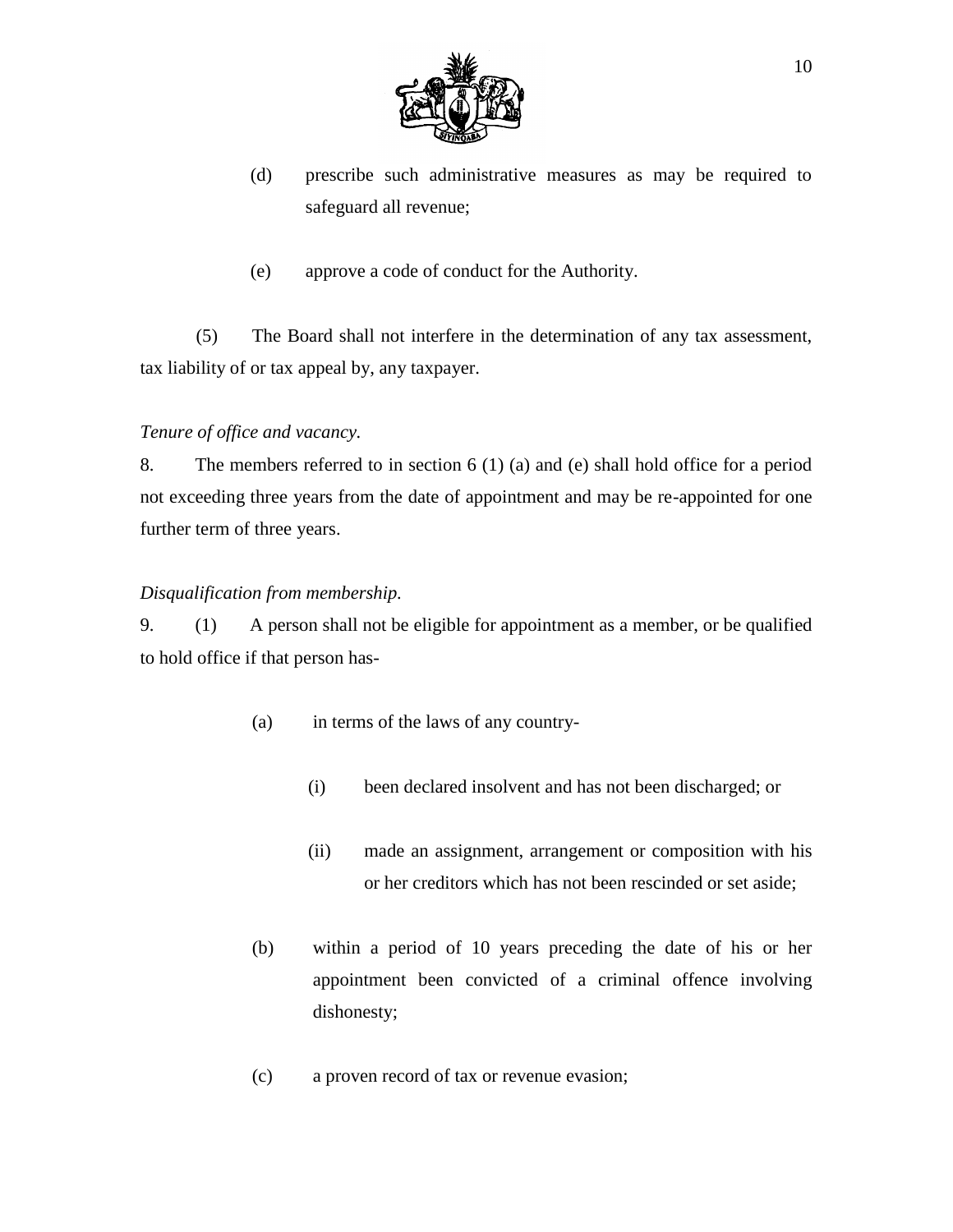

- (d) become an employee or contractor of the Authority;
- (e) become a member of either of the Houses of Parliament.

## *Removal from membership.*

- 10. (1) The Minister may remove a member from the Board where-
	- (a) that member is absent without reasonable excuse from three consecutive meetings of the Board of which the member has had notice;
	- (b) that member has been certified by a medical practitioner to be physically or mentally incapable of performing his or her duties efficiently;
	- (c) that member contravenes any of the provisions of this Act or otherwise misconducts himself or herself to the detriment of the objectives of the Board;
	- (d) that member has been found guilty of professional misconduct by a tribunal, board or other body constituted for the purpose of adjudicating on a matter of discipline or conduct;
	- (e) that member fails to comply with the provisions of section 14;
	- (f) if any of the circumstances set out in section 9 arise.

(2) A member appointed in terms of section 6 (1) (a) or (e) may resign upon giving one month's notice, where possible, in writing to the Minister.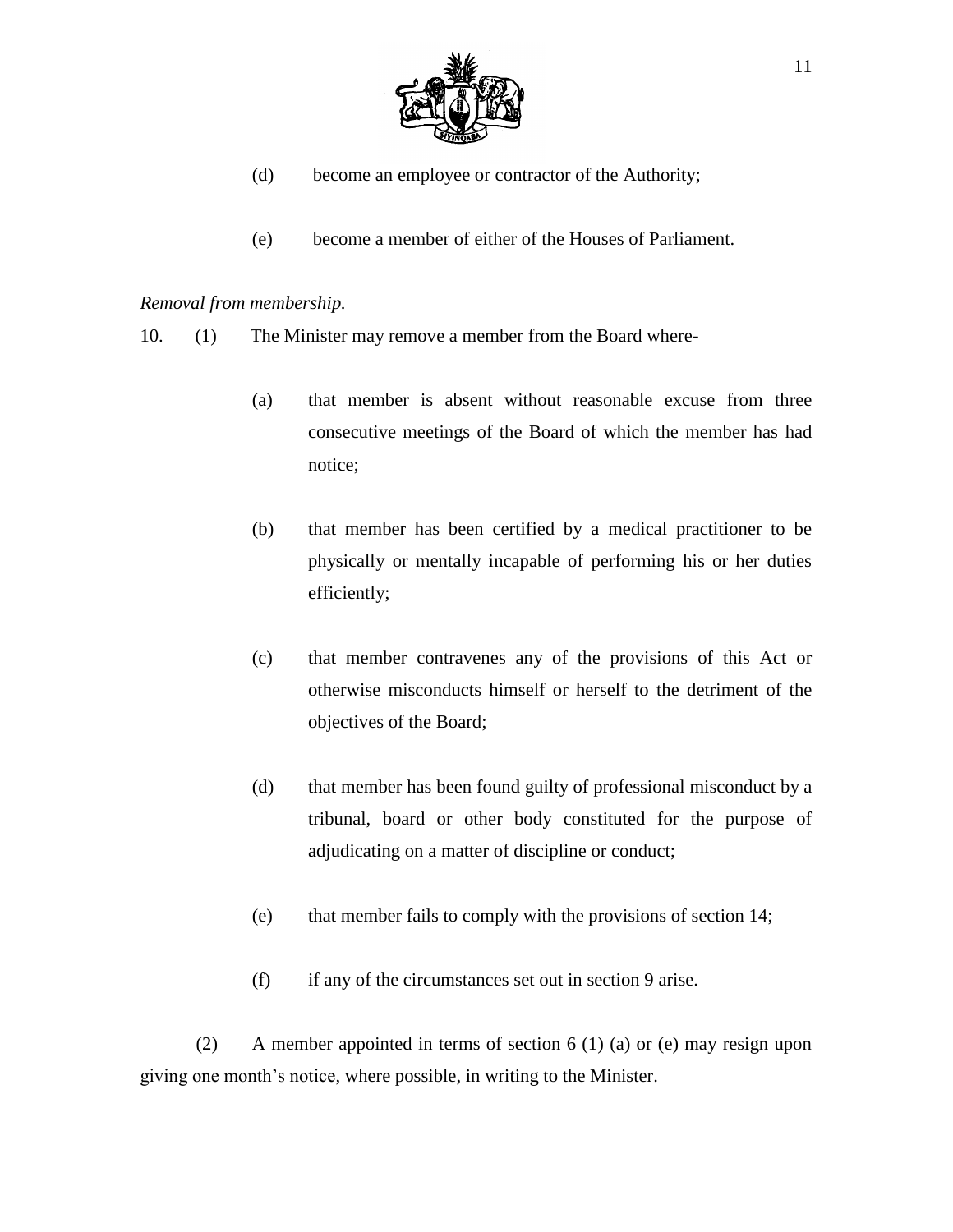

## *Filling of Vacancy.*

11. Where the office of a member becomes vacant before the expiry of the term of office of that member, the Minister shall, in accordance with section 6, appoint another person to be a member in place of the member whose office has become vacant.

## *Remuneration and allowances.*

12. (1) A member of the Board shall be paid such remuneration or allowances as the Minister may determine.

(2) The remuneration and allowances of the Board shall be charged to the Authority.

## *Quorum and Proceedings of the Board.*

13. (1) The quorum for meetings of the Board shall be five members, including the Chairman or the Vice-Chairman.

(2) Subject to this section, the Board may make regulations and procedures to govern its conduct in line with principles of good corporate governance.

(3) The Board shall meet at least once every three months.

(4) All decisions of the Board shall be made by simple majority of the vote of the members present and, in the event of an equality of votes, the person presiding shall have a casting vote.

#### *Disclosure of Interest.*

14. (1) Where a member has an interest, whether direct or indirect, in the private capacity of that member, in any matter and is present at a meeting of the Board or committee of the Board at which the matter is the subject matter of consideration by the Board or committee, that member shall, as soon as is practicable after the commencement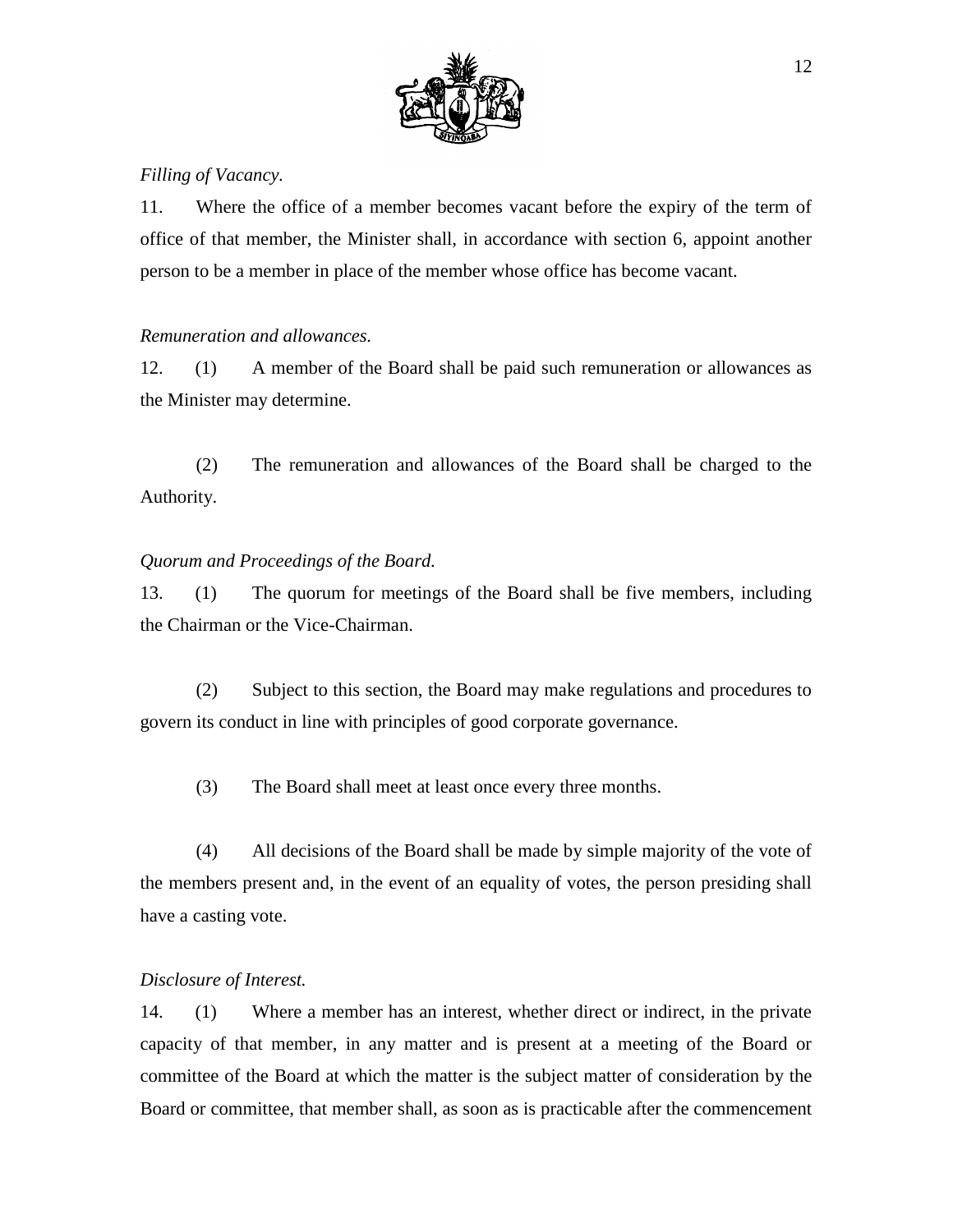

of the meeting, disclose all the material facts pertaining to that member's interest in the matter and this disclosure shall be recorded in the Minutes of that meeting.

(2) A member referred to in subsection (1) shall not take part in any consideration or discussion of, or vote on any question relating to the matter.

(3) A member who contravenes this section commits an offence and shall on conviction be liable to a fine not exceeding E10,000 or to a term of imprisonment not exceeding three months.

# **PART IV ADMINISTRATION OF THE AUTHORITY**

*Commissioner-General.*

15. (1) The Minister shall, acting on the recommendation of the Board, appoint on contract a Commissioner-General of the Authority, who shall be a person who:

- (a) possess at least a Masters Degree majoring in taxation and including law, business administration, accounting, finance or economics; and
- (b) has at least 10 years experience in a managerial position, dealing with taxation, law or finance issues.

(2) The Commissioner-General shall be chief executive officer of the Authority, and shall, subject to the general supervision and control of the Board, be responsible for the-

(a) execution of the functions of the Board;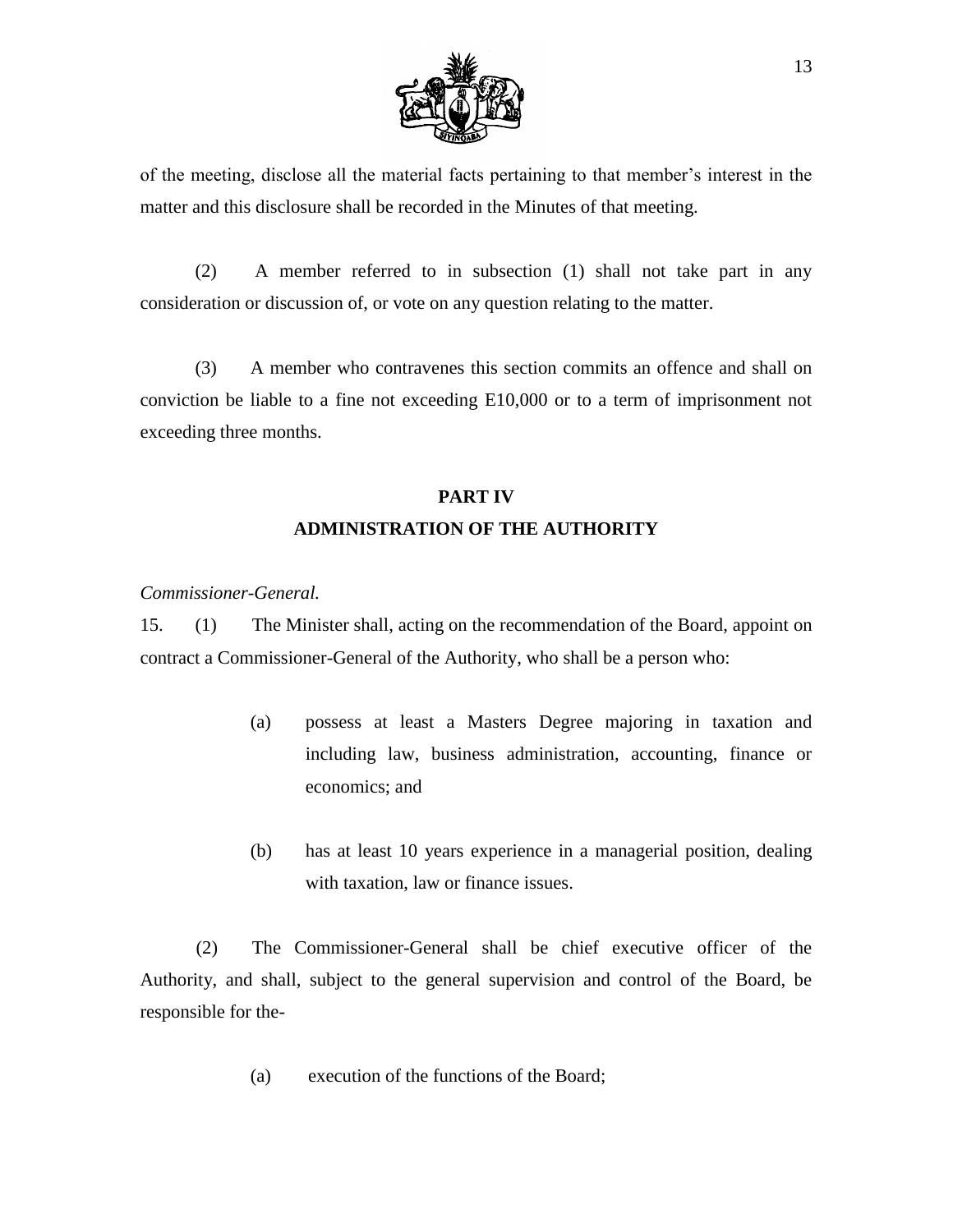

- (b) implementation of the decisions of the Board;
- (c) day to day operations of the Authority;
- (d) management of the funds property and business of the Authority; and
- (e) administration, organisation and control of the other officers and staff of the Authority.

(3) The Commissioner General shall be appointed for a period of three years which shall be renewable for further periods of three years.

(4) The Commissioner-General shall devote his time to the duties of his office and shall not engage in any business, profession occupation or paid employment elsewhere.

(5) The Minister may, acting on the recommendation of the Board, terminate the appointment of the Commissioner-General for-

- (a) gross misbehaviour;
- (b) inability to perform the functions of the office; or
- (c) any other sufficient cause.

#### *Secretary and other staff.*

16. (1) There shall be a Secretary to the Board who shall be appointed by the Board on such terms and conditions as the Board may determine.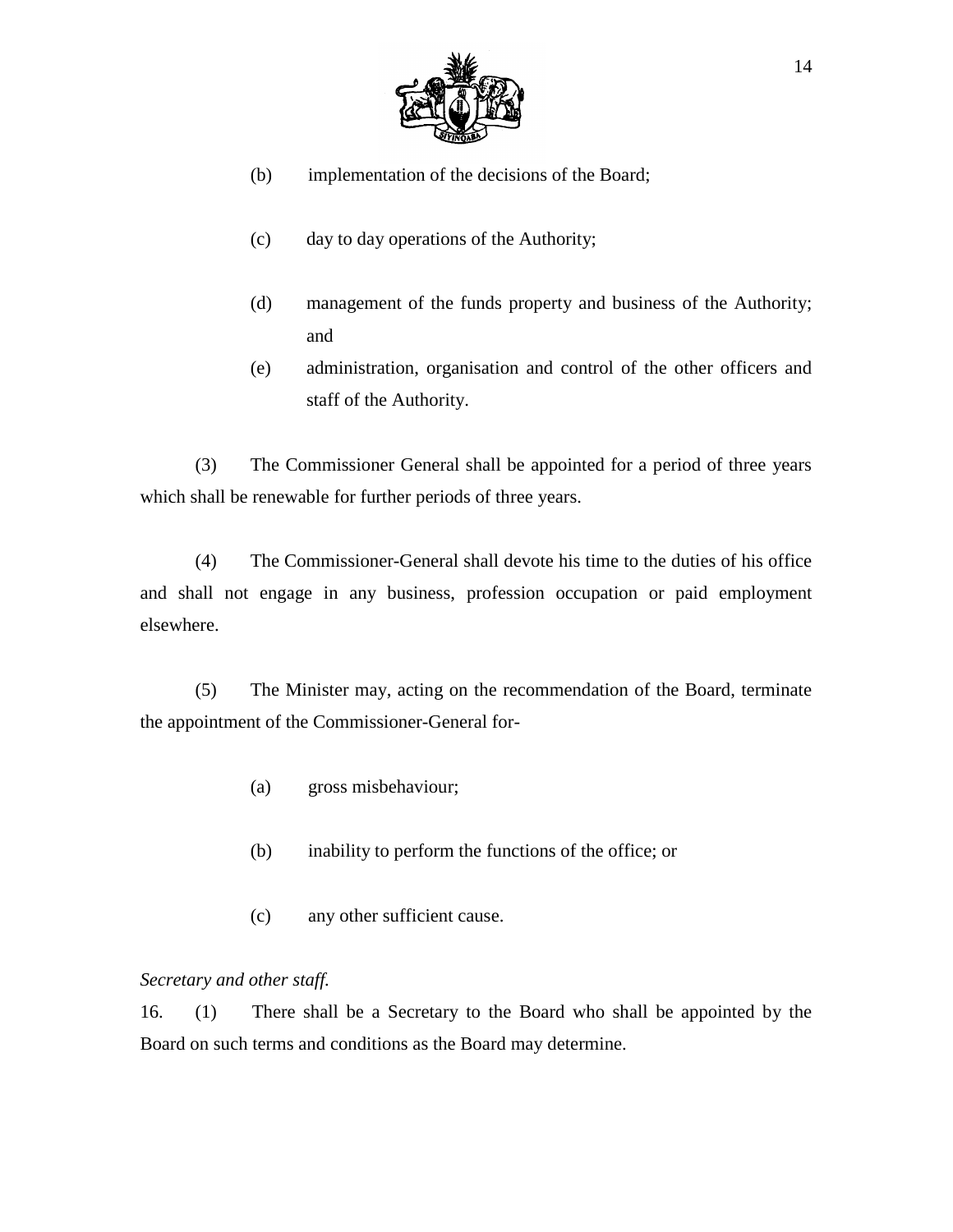

(2) The Secretary shall record and keep proper Minutes of the Board and be under the general supervision and direction of the Commissioner-General.

(3) The Board may, subject to the approval of the Minister, establish such organizational structures as it may consider necessary for the discharge of the functions of the Authority.

(4) Subject to the provisions of subsection (3), the Board may, on the recommendation of the Commissioner General, and on such terms and conditions as the Board may determine, appoint heads of department, and other managerial personnel of equivalent or higher rank to fill senior management positions of the Authority.

(5) Subject to subsection (2), the Commissioner General may, on such terms as the Board may determine, appoint such other staff of the Authority as may be necessary.

#### *Reference to Commissioner of Customs or Commissioner of Income Tax.*

17. On or after the date of commencement, reference in any written law or any other legal document to the Commissioner of Taxes, or the Commissioner of Customs and Excise shall be read and construed as reference to the Commissioner-General appointed under section 15 of this Act.

## **PART V TRANSITIONAL AND OTHER PROVISIONS**

#### *Disengagement of Departments and existing staff*

18. (1) When the Minister is satisfied that all necessary agreements and arrangements have been made for the disengagement of the Departments from the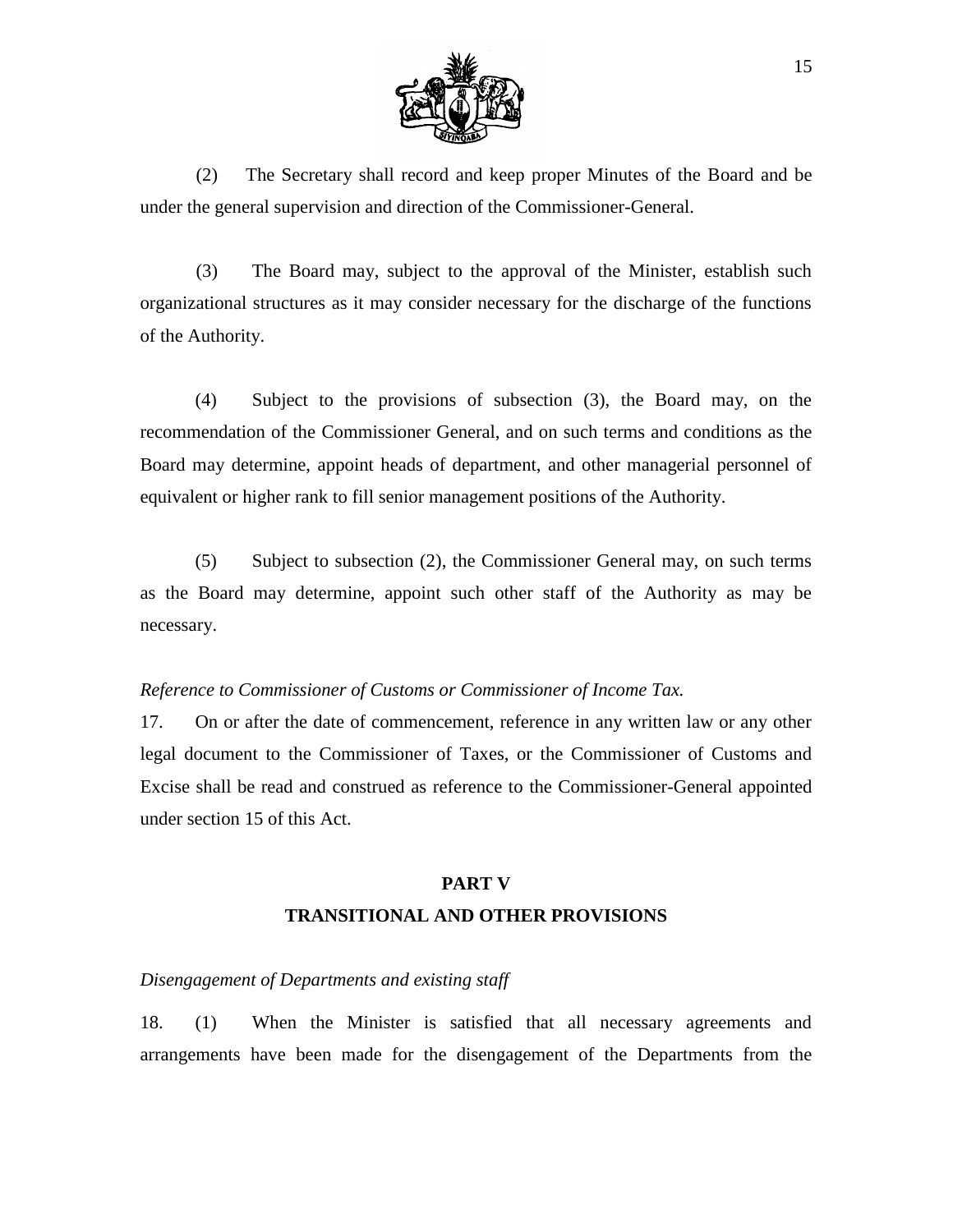

Government, the Minister shall cause the Notice referred to in section 1 to be published in the Gazette.

(2) Upon the commencement of the Act, a public officer employed in the existing Departments may, within a period to be prescribed by the Authority, apply to the Authority for employment and if that public officer is chosen, that public officer shall be employed by the Authority.

(3) A public officer who is employed by the Authority as contemplated in subsection (2), shall be deemed to have retired from the public service from the date of that public officer's assumption of duty with the Authority and shall be entitled to such terminal benefits, if any, due to the public officer under the appropriate legislation.

(4) A public officer employed in the existing Departments who does not apply for employment with the Authority or whose application has not been successful may be redeployed in the public service subject to the availability of a suitable potion as may be determined by the Minister responsible for the public service.

#### *Transfer of assets and liabilities of Departments to the Authority.*

19. (1) On the date of commencement there shall be transferred to, and vest in, or subsist against, the Authority by virtue of this Act and without further assurance-

- (a) the affairs of the Departments; and
- (b) all property, rights, liabilities and obligations which immediately before the date of commencement were the property, rights, liabilities and obligations of the Departments.
- (2) Except as provided in this Act, every deed, bond or agreement (other than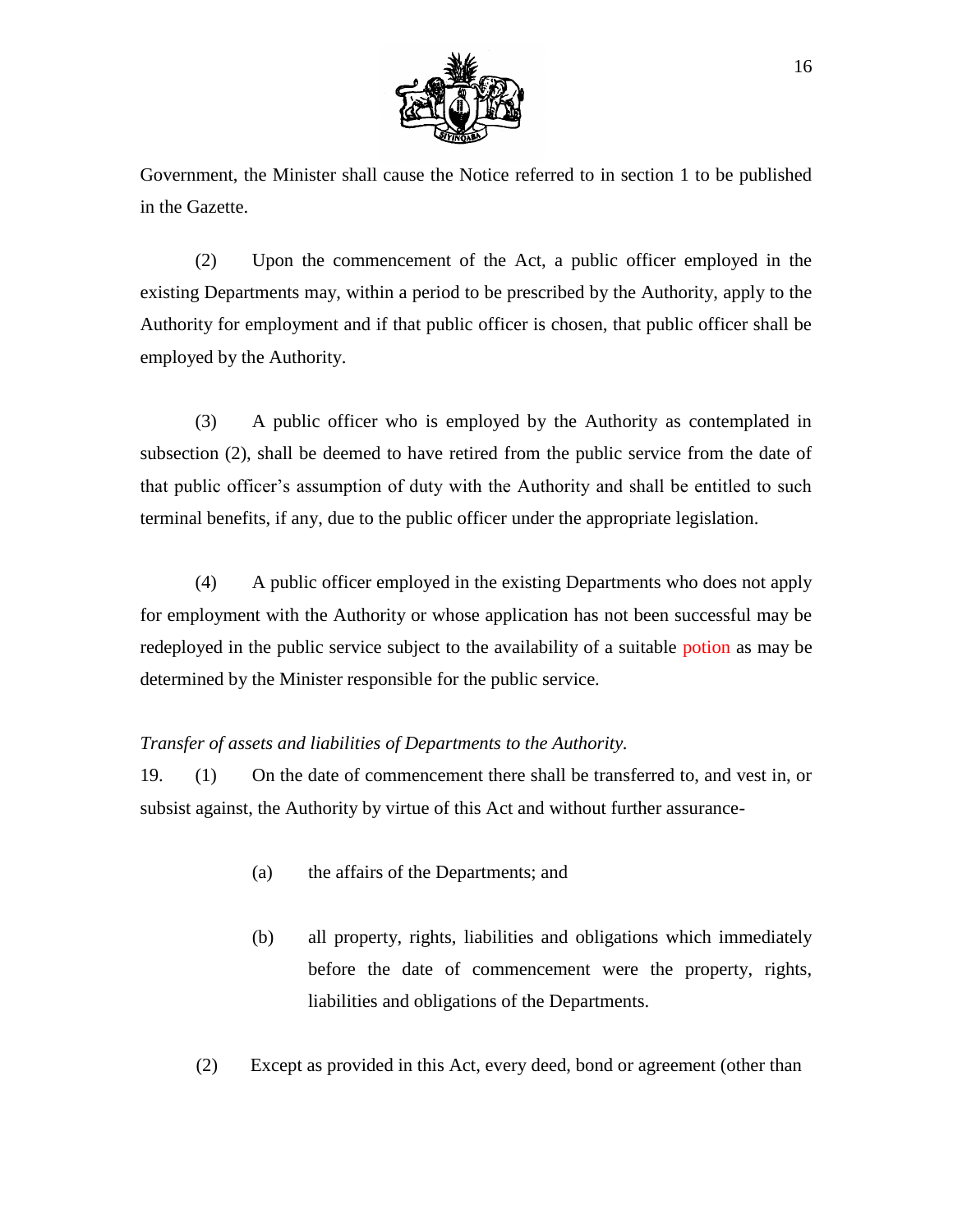

an agreement for personal service) to which either of the Departments was a party immediately before the commencement of this Act, whether in writing or not, and whether or not of such nature that the rights, liabilities and obligations thereunder could be assigned, shall, unless its subject-matter or terms make it possible that it should have effect as modified in the manner provided by this subsection, have effect as from the date of the commencement of this Act, as if-

- (a) the Authority had been a party thereto;
- (b) for any reference to either of the Departments there were substituted, as respects anything falling to be done on or after the commencement of this Act, a reference to the Board; or
- (c) for any reference to any other officer of either of the Departments not being a party thereto and beneficially interested therein there were substituted, as respects anything falling to be done on or after the commencement of this Act, a reference to such officer of the Authority as the Board may designate.

(3) Subject to subsection (2), documents other than those referred to in that subsection which refer specifically or generally to either of the Departments shall be construed in accordance with the said subsection as far as applicable.

#### *Registration of property transferred by Government.*

20. (1) Where under this Act, any property, rights, liabilities or obligations of either of the Departments are deemed transferred in respect of which transfer any law requires registration, the Government authority concerned shall make an application in writing to the appropriate registration authority for the registration of such transfer and such authority shall make such entries in the appropriate register as shall give effect to such transfer.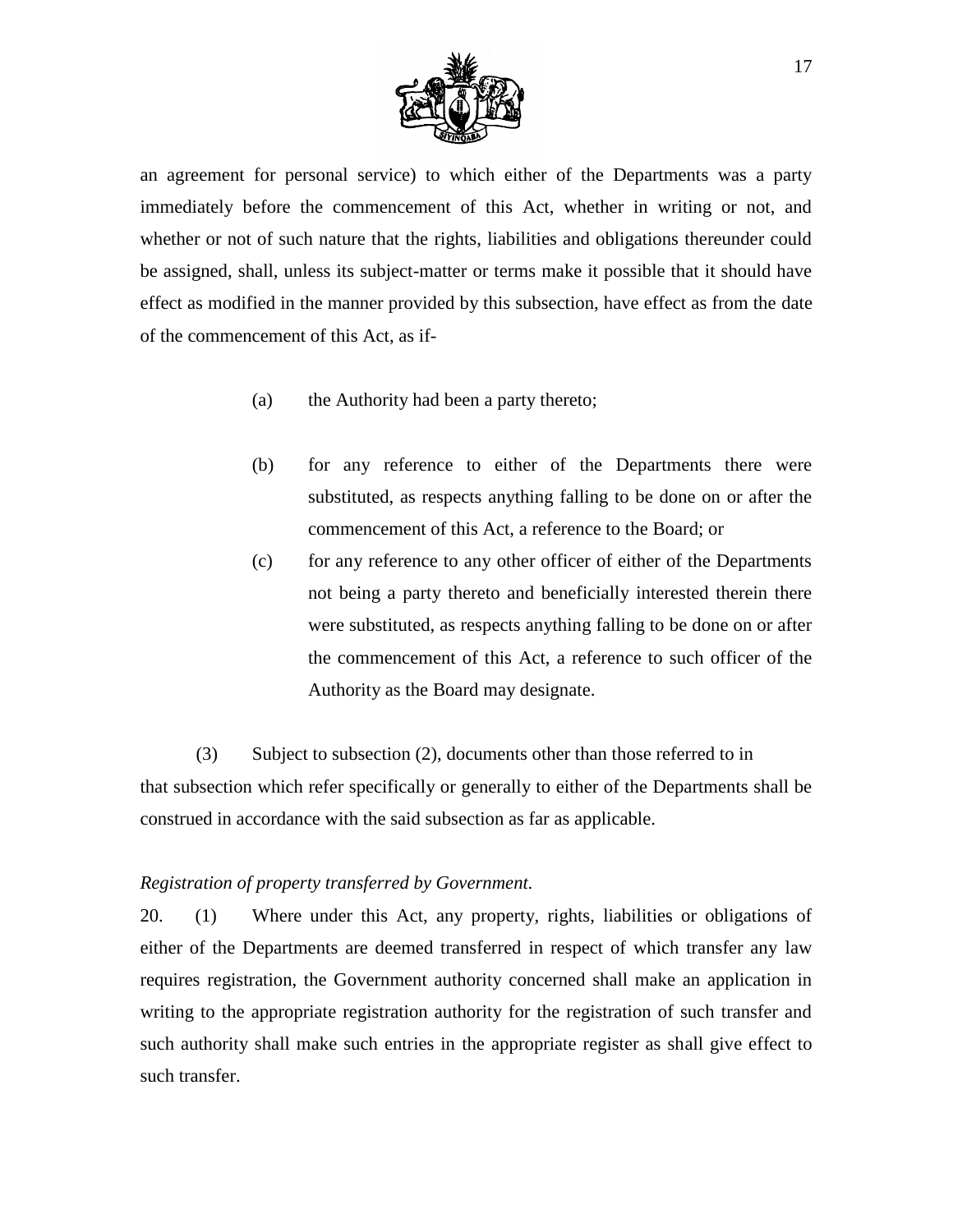

(2) In executing the transfer, the registering authority shall, where appropriate, issue to the transferee concerned a certificate of title in respect of the said property or make necessary amendments to the register, as the case may be, and if presented therefore, make endorsement on the deeds relating to the title, right or obligation concerned.

(3) Registration fee, stamp duty or other duties shall not be payable in respect of any registration, transfer or endorsement done in terms of this section.

## *Legal proceedings.*

21. (1) Without prejudice to the other provisions of this Act, where any right, liability or obligation vests in, or subsists against, the Authority by virtue of this Act, the Authority and all other persons affected thereby shall, as from the date of commencement of this Act, have the same rights, powers and remedies (and in particular the same rights as to the instituting or defending of the legal proceedings or the making or resisting of applications to any authority) for ascertaining, perfecting or enforcing that right, liability or obligation as they would have had if it had at all times been a right, liability or obligation of the Authority.

(2) Any legal proceedings or application to any authority pending immediately before the date of commencement of this Act by or against either of the Departments may be continued by or against the Authority.

(3) After the commencement of this Act, proceedings in respect of any right, liability or obligation which was vested in, held, enjoyed, incurred, suffered by, or subsisted against either of the Departments may be instituted by or against the Authority.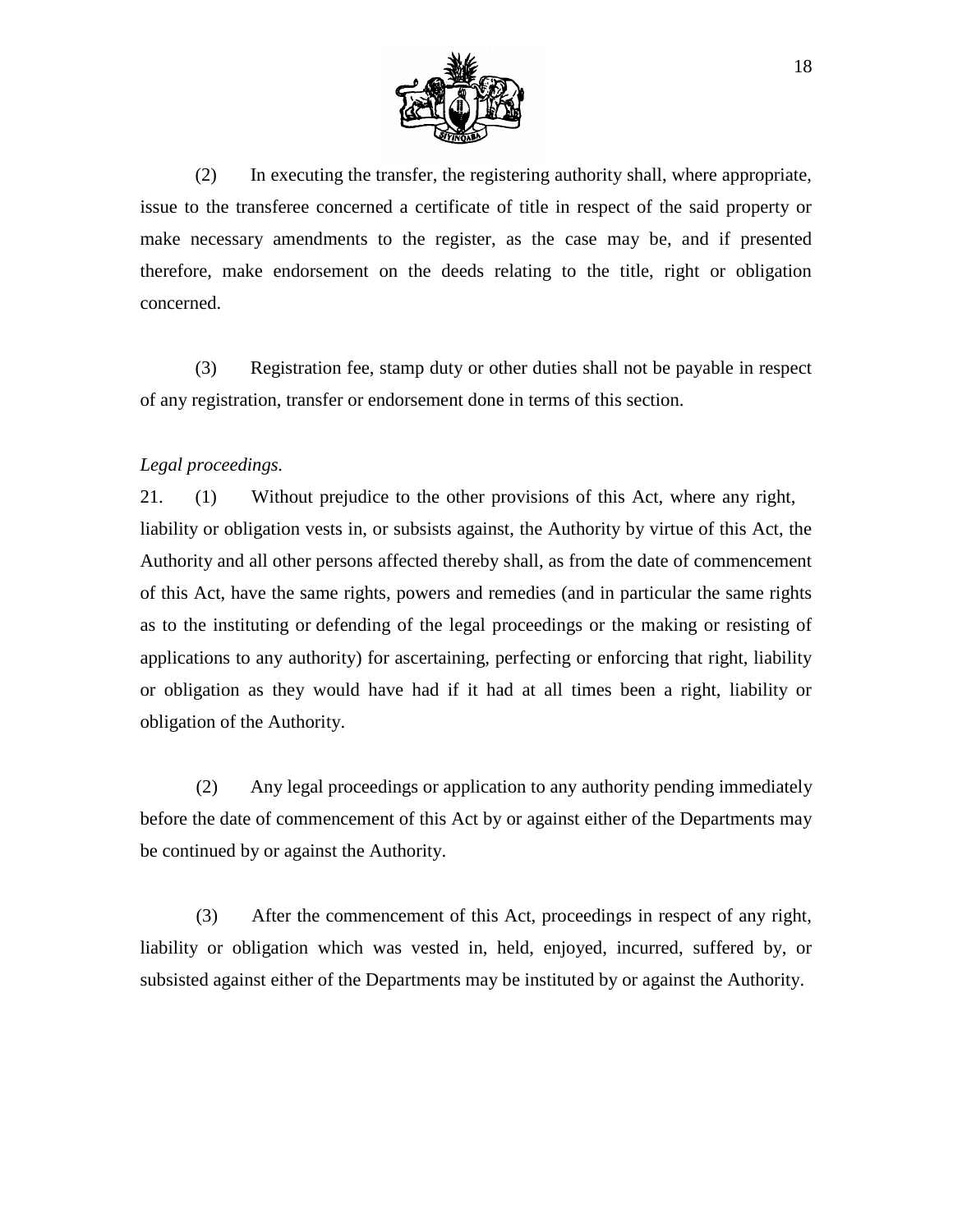

# **PART VI FINANCIAL MATTERS**

## *Funds of the Authority.*

- 22. (1) The funds of the Authority shall consist of such moneys as may-
	- (a) be appropriated by Parliament for the purpose of the Authority;
	- (b) be paid to the Authority by way of grants or donations; and
	- (c) vest in or accrue to the Authority
	- (2) The Authority may-
		- (a) accept money by way of grants or donations from any source;
		- (b) subject to subsections (4) and (5), raise money by ways of loans or otherwise from any source in Swaziland and, subject to the approval of the Minister, from any source outside Swaziland; or
		- (c) charge and collect fees in respect of programmes, publications, seminars, consultancy services and other services provided by the Authority.
	- (3) There shall be paid from the funds of the Authority-
		- (a) the salaries, allowances and loans of the staff of the Authority;
		- (b) such reasonable travelling, transport and subsistence allowances for members or members of any committee of the Governing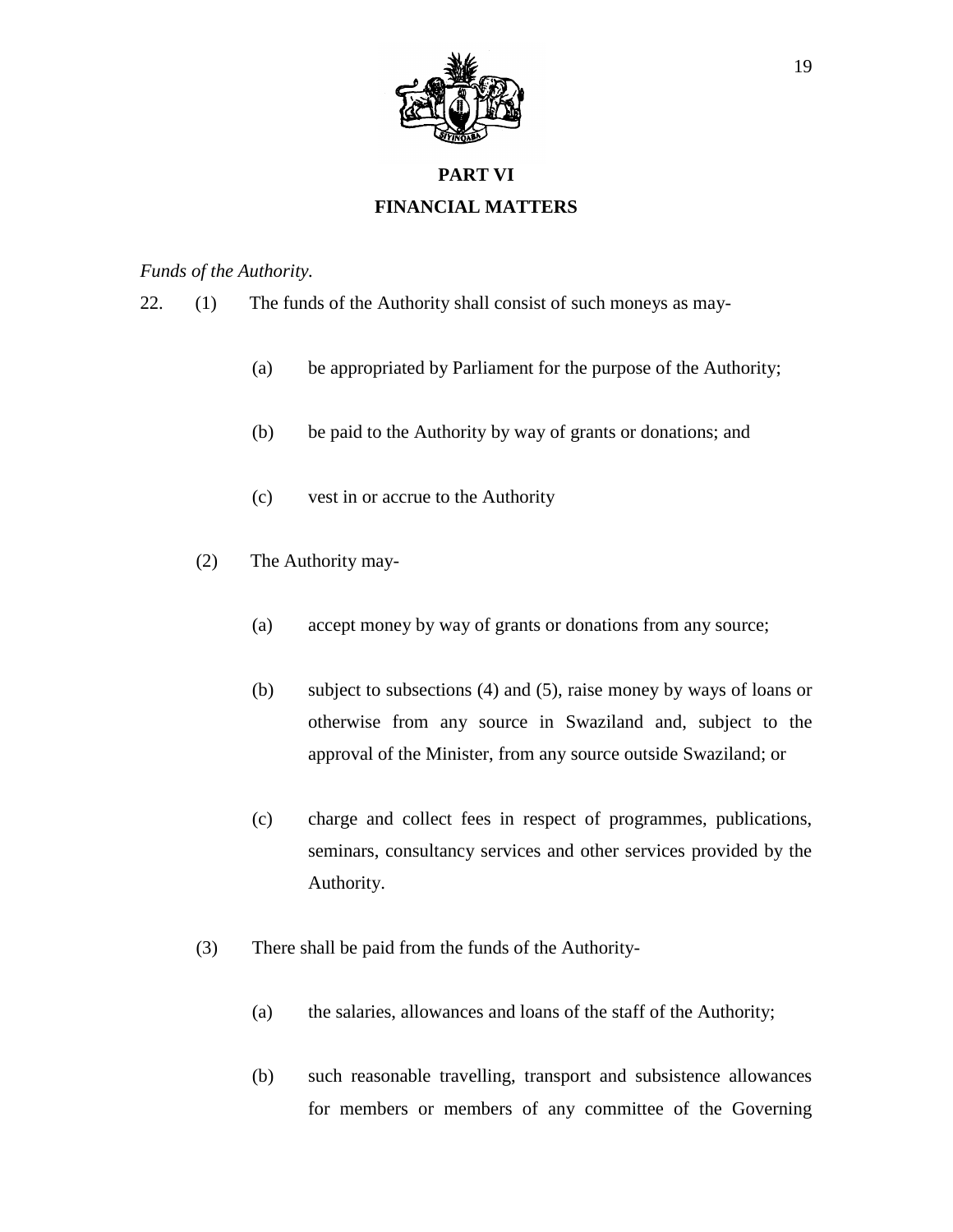

Board when engaged on the business of the Board at such rates as the Board may determine; and

(c) any other expenses incurred by the Authority in the performance of its duties.

(4) The Authority shall not enter into any financial agreement without the prior approval of the Board.

(5) Where a financial agreement has major financial implications for Government, the Board shall obtain the prior approval of the Minister.

(6) Subject to subsections (4) and (5), the Board may, in such manner as it thinks fit, invest such of its funds not being revenue as it does not immediately require for the performance of its functions.

(7) For the purposes of this section, "major financial implication" means where, in terms of a financial agreement, Government is, or may be, obliged to appropriate or guarantee an amount which is in excess of 10% of the budget of the Authority.

#### *Financial Year.*

23. The financial year of the Authority shall be the period of twelve months ending on  $31<sup>st</sup>$  March in each year.

#### *Accounts.*

24. (1) The Governing Board shall cause to be kept proper books of account and other records relating to the accounts of the Authority.

(2) The accounts of the Authority shall be audited annually by independent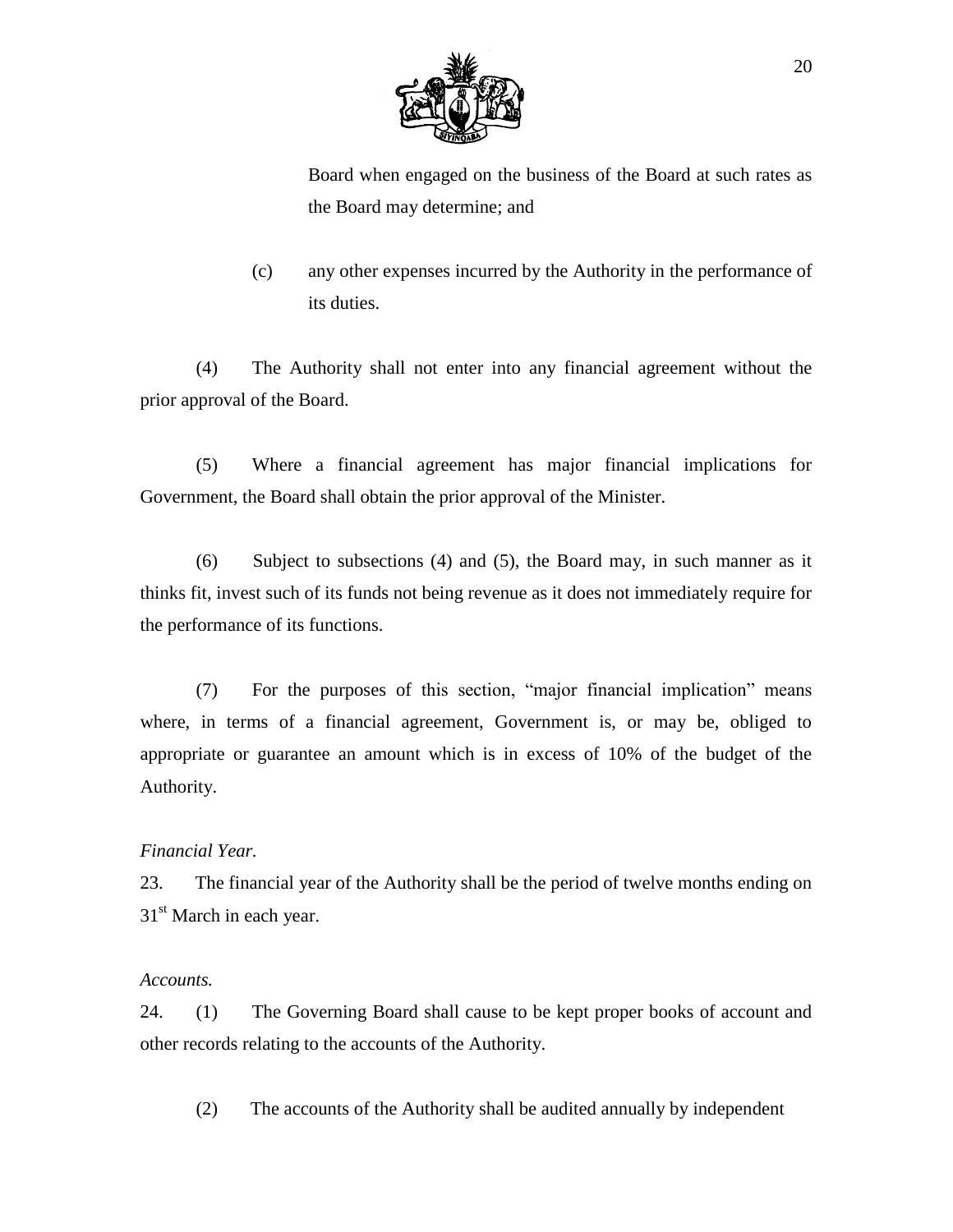

auditors appointed by the Authority.

## *Annual reports.*

25. (1) As soon as practicable, but not later than three months after the expiry of the financial year, the Board shall submit to the Minister a report concerning its activities during the financial year.

(2) The report referred to in subsection (1) shall include information on the financial affairs of the Authority and there shall be appended to the report-

- (a) an audited balance sheet;
- (b) an audited statement of income and expenditure; and
- (c) such other information as the Minister may require.

(3) The Minister shall, not later than seven days after the first sitting of Parliament next after the receipt of the report referred to in subsection (1), lay it before Parliament.

## **PART VII MISCELLANEOUS**

## *Immunity.*

26. An employee of the Authority or member of the a Board shall not be liable in his or her personal capacity in civil or criminal proceedings in respect of any act or omission done in good faith in the performance of that employee's functions under this Act.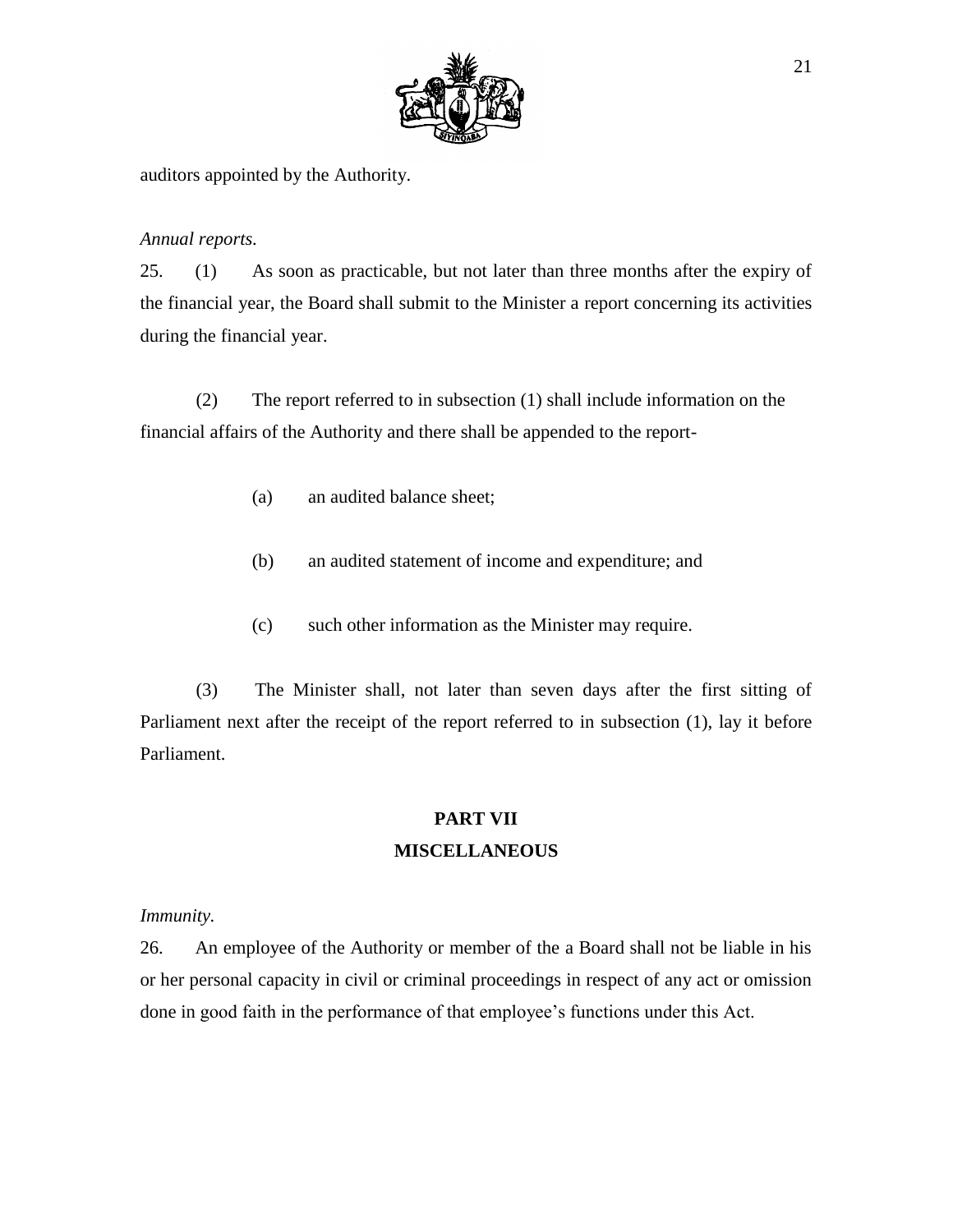

## *Savings.*

27. Subject to the provisions of this Act, any right of any person, including a right of appeal, subsisting against the Commissioner of Taxes, or the Commissioner of Customs and Excise immediately before the commencement of this Act shall after commencement be treated as subsisting against the Commissioner-General in so far as that right relates to the duties of the Commissioner-General under this Act.

#### *Schedule.*

28. The Minister may from time to time, by Notice published in the Gazette, amend the Schedule.

#### *Regulations.*

29. The Minister may make Regulations for the better carrying out of the provisions of this Act.

#### *Application of the Public Enterprise (Control and Monitoring) Act.*

30. The Public Enterprises (Control and Monitoring) Act, 1989, shall apply*,* as may be necessary, to the Revenue Authority.